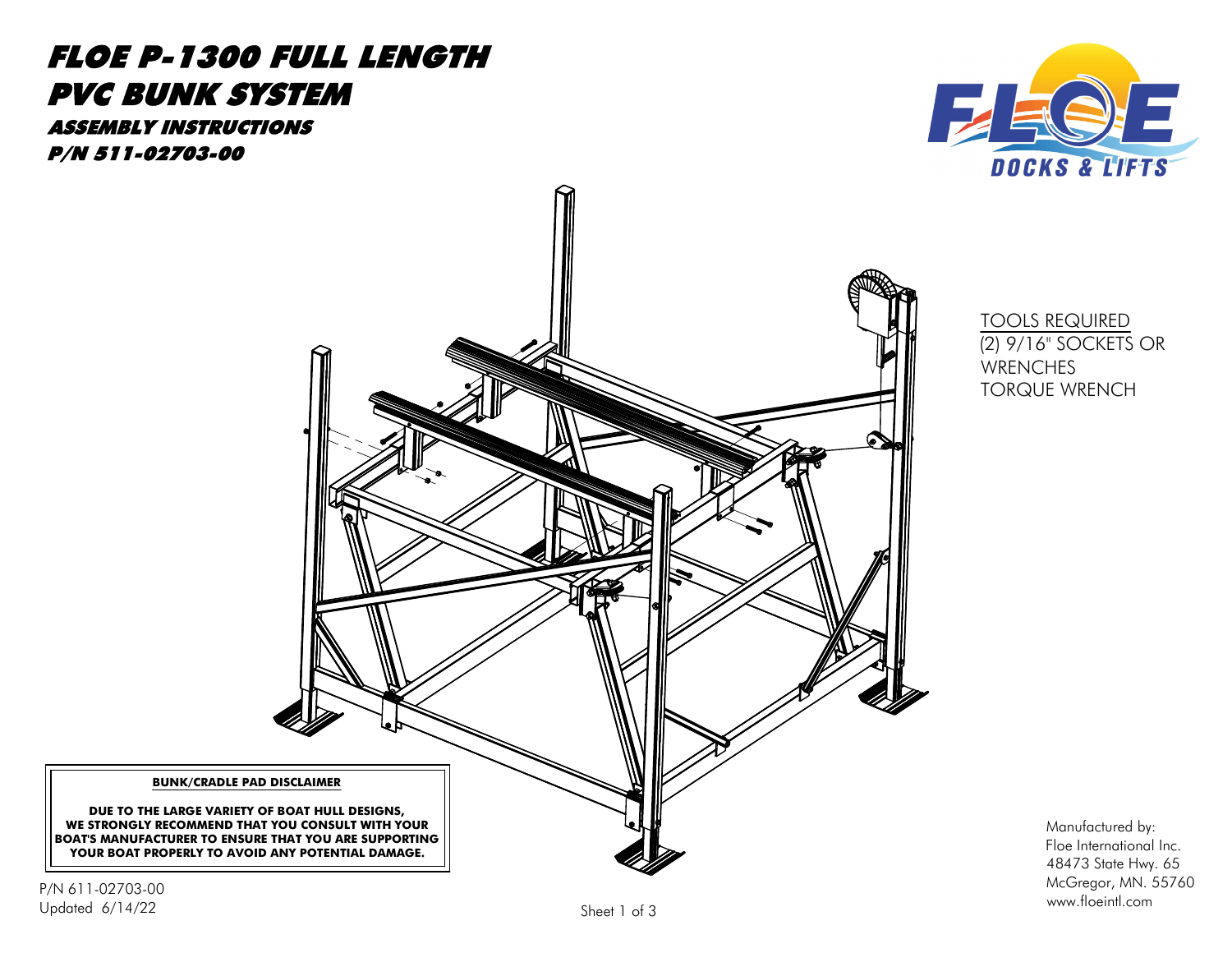



![](_page_1_Figure_6.jpeg)